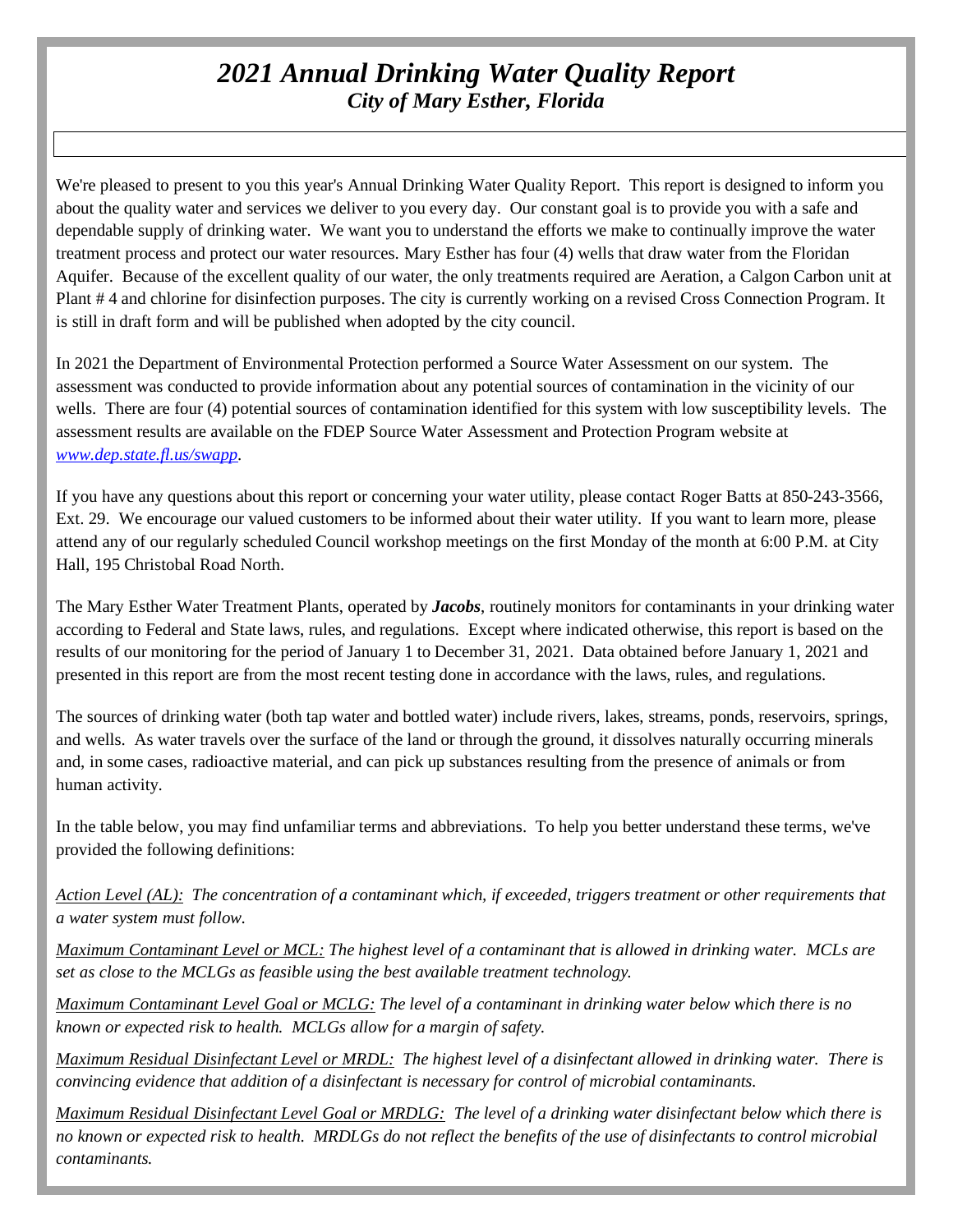*"ND" means not detected and indicates that the substance was not found by laboratory analysis.* 

*Parts per billion (ppb) or Micrograms per liter (µg/l: one part by weight of analyte to 1 billion parts by weight of the water sample.*

*Parts per million (ppm) or Milligrams per liter (mg/l): one part by weight of analyte to 1 million parts by weight of the water sample.*

*Picocurie per liter (pCi/L): Measure of the radioactivity in water.*

# **2021 Water Quality Data Table**

| <b>Inorganic Contaminants</b>                           |                                   |                                       |                          |                            |                               |                |                                                                                                                                                                         |  |
|---------------------------------------------------------|-----------------------------------|---------------------------------------|--------------------------|----------------------------|-------------------------------|----------------|-------------------------------------------------------------------------------------------------------------------------------------------------------------------------|--|
| <b>Contaminant and</b><br>Unit of<br><b>Measurement</b> | Dates of<br>sampling<br>(mo./yr.) | <b>MCL</b><br><b>Violation</b><br>Y/N | Level<br><b>Detected</b> | Range of<br><b>Results</b> | <b>MCLG</b>                   | <b>MCL</b>     | <b>Likely Source of Contamination</b>                                                                                                                                   |  |
| Barium (ppm)                                            | 4/20                              | N                                     | 0.41                     | $0.35 - 0.41$              | $\mathfrak{D}_{\mathfrak{p}}$ | $\mathfrak{D}$ | Discharge of drilling wastes; discharge from<br>metal refineries; erosion of natural deposits                                                                           |  |
| Fluoride (ppm)                                          | 4/20                              | N                                     | 1.00                     | $0.97 - 1.00$              | $\overline{4}$                | 4.0            | Erosion of natural deposits; discharge from<br>fertilizer and aluminum factories. Water<br>additive which promotes strong teeth when at<br>the optimum level of 0.7 ppm |  |
| Nitrate (as Nitrogen)<br>(ppm)                          | 8/21                              | N                                     | 0.084                    | $.052 -$<br>0.084          | 10                            | 10             | Runoff from fertilizer use; leaching from<br>septic tanks, sewage; erosion of natural<br>deposits                                                                       |  |
| Sodium (ppm)                                            | 10/21                             | N                                     | 112                      | 99-128                     | N/A                           | 160            | Saltwater intrusion, leaching from soil                                                                                                                                 |  |
|                                                         |                                   |                                       |                          |                            |                               |                |                                                                                                                                                                         |  |

#### **Stage 2 Disinfectants and Disinfection By-Products**

| Disinfectant or<br><b>Contaminant and Unit of</b><br><b>Measurement</b> | Dates of<br>sampling<br>(mo./yr.) | <b>MCL</b> or<br><b>MRDL</b><br><b>Violation Y/N</b> | Level<br><b>Detected</b> | Range<br>оf<br><b>Results</b> | MCLG or<br><b>MRDLG</b> | MCL or<br><b>MRDL</b> | <b>Likely Source of</b><br><b>Contamination</b> |
|-------------------------------------------------------------------------|-----------------------------------|------------------------------------------------------|--------------------------|-------------------------------|-------------------------|-----------------------|-------------------------------------------------|
| Chlorine (ppm)                                                          | $1/21 - 12/21$                    | N                                                    | 1.12                     | $0.04 -$<br>1.59              | <b>MRDLG</b><br>$=4$    | $MRDL = 4.0$          | Water additive used to<br>control microbes      |
| Haloacetic Acids (five)<br>$(HAA5)$ (ppb)                               | 8/21                              | N                                                    | 3.2                      | N/A                           | <b>NA</b>               | $MCL = 60$            | By-product of drinking<br>water disinfection    |
| <b>TTHM</b> [Total<br>trihalomethanes] (ppb)                            | 8/21                              | N                                                    | 7.3                      | N/A                           | NA                      | $MCL = 80$            | By-product of drinking<br>water disinfection    |

## **Lead and Copper (Tap Water)**

| <b>Contaminant</b><br>and Unit of<br><b>Measurement</b> | Dates of<br>sampling<br>(mo./yr.) | AL.<br><b>Exceeded</b><br>Y/N | 90th<br>Percentile<br>Result | No. of sampling<br>sites exceeding<br>the AL | <b>MCLG</b> | AL<br>(Action<br>Level) | <b>Likely Source of Contamination</b>                                                                        |
|---------------------------------------------------------|-----------------------------------|-------------------------------|------------------------------|----------------------------------------------|-------------|-------------------------|--------------------------------------------------------------------------------------------------------------|
| Copper (tap<br>water) (ppm)                             | $6/2020$ to<br>9/2020             | N                             | 0.27                         | $0 \text{ of } 20$                           | 1.3         | 1.3                     | Corrosion of household plumbing systems;<br>erosion of natural deposits; leaching from<br>wood preservatives |
| Lead (tap<br>water) (ppb)                               | $6/2020$ to<br>9/2020             | N                             |                              | of $20$                                      | 0           | 15                      | Corrosion of household plumbing systems,<br>erosion of natural deposits                                      |

Contaminants that may be present in source water before treatment include:

(A) Microbial contaminants, such as viruses and bacteria, which may come from sewage treatment plants, septic systems, agricultural livestock operations, and wildlife.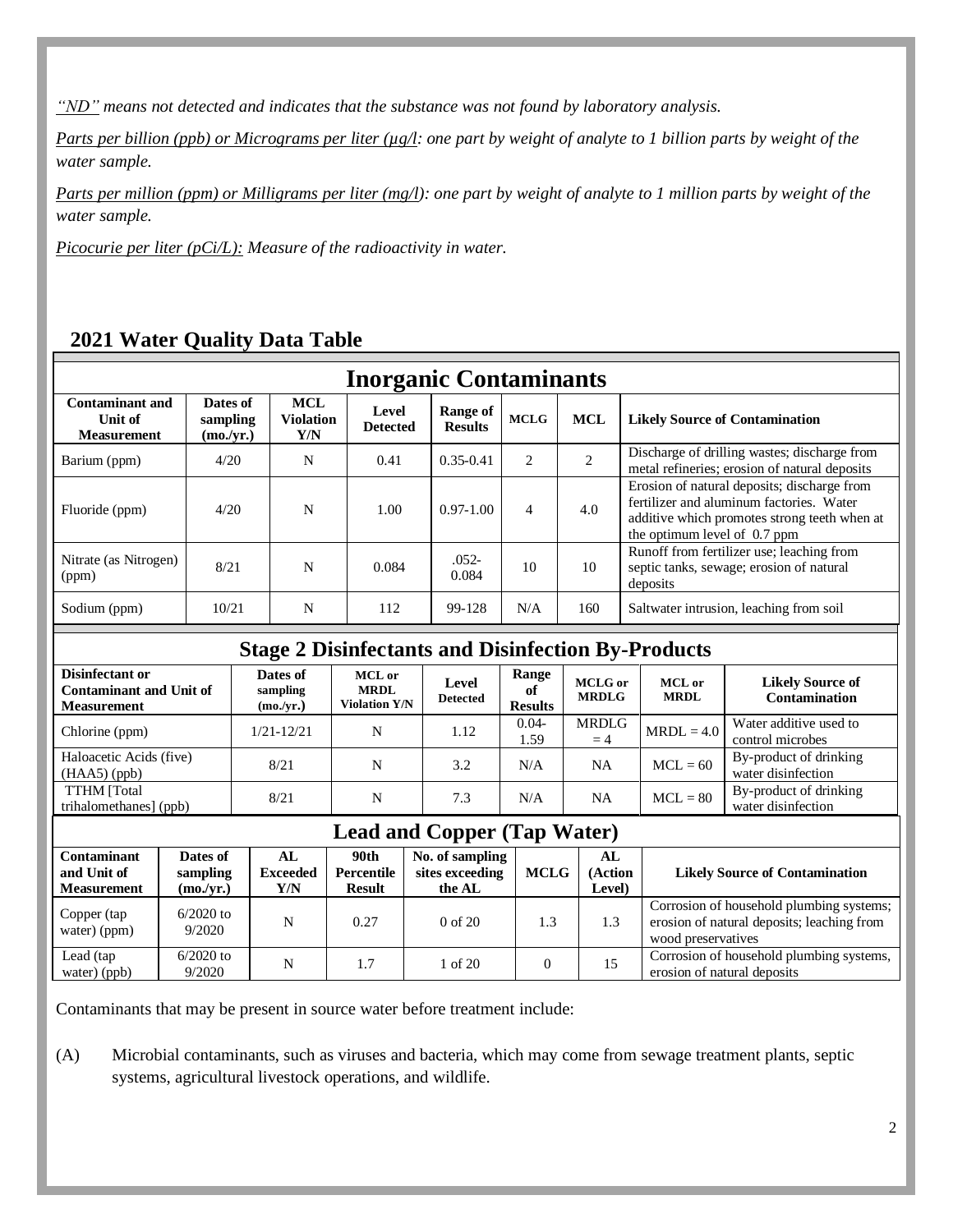- (B) Inorganic contaminants, such as salts and metals, which can be naturally occurring or result from urban stormwater runoff, industrial or domestic wastewater discharges, oil and gas production, mining, or farming.
- (C) Pesticides and herbicides, which may come from a variety of sources such as agriculture, urban stormwater runoff, and residential uses.
- (D) Organic chemical contaminants, including synthetic and volatile organic chemicals, which are by-products of industrial processes and petroleum production, and can also come from gas stations, urban stormwater runoff, and septic systems.
- (E) Radioactive contaminants, which can be naturally occurring or be the result of oil and gas production and mining activities.

In order to ensure that tap water is safe to drink, the EPA prescribes regulations, which limit the amount of certain contaminants in water provided by public water systems. The Food and Drug Administration (FDA) regulations establish limits for contaminants in bottled water, which must provide the same protection for public health.

Drinking water, including bottled water, may reasonably be expected to contain at least small amounts of some contaminants. The presence of contaminants does not necessarily indicate that the water poses a health risk. More information about contaminants and potential health effects can be obtained by calling the Environmental Protection Agency's Safe Drinking Water Hotline at 1-800-426-4791.

In our continuing efforts to maintain a safe and dependable water supply, it may be necessary to make improvements in your water system. The costs of these improvements may be reflected in the rate structure. Rate adjustments may be necessary in order to address these improvements.

*Some people may be more vulnerable to contaminants in drinking water than the general population. Immunocompromised persons such as persons with cancer undergoing chemotherapy, persons who have undergone organ transplants, people with HIV/AIDS or other immune system disorders, some elderly, and infants can be particularly at risk from infections. These people should seek advice about drinking water from their health care providers. EPA/CDC guidelines on appropriate means to lessen the risk of infection by Cryptosporidium and other microbiological contaminants are available from the Safe Drinking Water Hotline (800-426-4791).* 

Mary Esther Water System is aware of elevated concern about lead levels in drinking water. We want to reassure you that our most recent lead and copper testing has shown our levels to be well within Federal limits. If present, elevated levels of lead can cause serious health problems, especially for pregnant women and young children. Lead in drinking water is primarily from materials and components associated with service lines and home plumbing. The City of Mary Esther and Jacobs are responsible for providing high quality drinking water but cannot control the variety of materials used in plumbing components. When your water has been sitting for several hours, you can minimize the potential for lead exposure by flushing your tap for thirty (30) seconds to two (2) minutes before using water for drinking or cooking. If you are concerned about lead in your water, you may wish to have your water tested. Information on lead in drinking water, testing methods, and steps you can take to minimize exposure is available from the Safe Drinking Water Hotline or at [http://www.epa.gov/safewater/lead.](http://www.epa.gov/safewater/lead)

We at the City of Mary Esther would like you to understand the efforts we make to continually improve the water treatment process and protect our water resources. We are committed to insuring the quality of your water. If you have any questions or concerns about the information provided, please feel free to call any of the numbers listed.